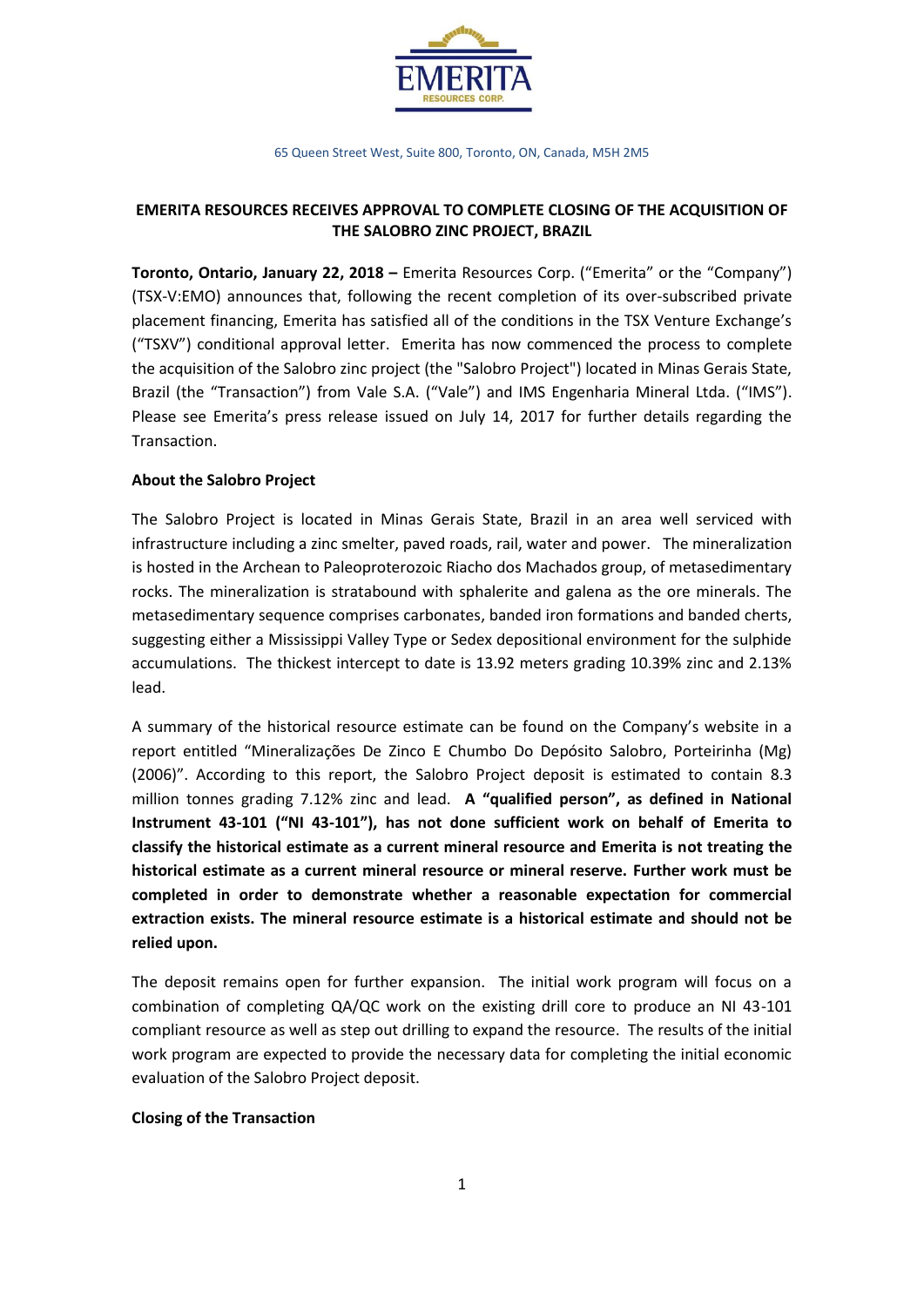

#### 65 Queen Street West, Suite 800, Toronto, ON, Canada, M5H 2M5

The rights to the Salobro Project are currently subject to litigation between Vale and IMS. In connection with the closing of the Transaction, Vale has commenced the process to withdraw its claims pending against IMS in the Civil Court of Belo Horizonte in respect of the amounts Vale claims are owing to it in relation to IMS's previous acquisition of the Salobro Project. Emerita has formed a Brazilian subsidiary, Zinco das Gerais ("PurchaseCo"), to formally acquire the Salobro Project and as a condition of closing, IMS will transfer title to the Salobro Project to PurchaseCo which is owned 75% by Emerita and 25% by IMS. Emerita retains the exclusive right to purchase IMS's 25% interest in PurchaseCo on or before July 14, 2021 for CAD\$2 million in cash and one million common shares of Emerita.

On closing of the Transaction, Emerita will pay US\$350,000 in cash to Vale (the "Initial Payment"). Once Vale's legal claims against IMS have been formally withdrawn, Emerita will pay Vale's attorney fees and court costs in connection with withdrawing such claims. Vale's attorney fees are R\$750,000 (approximately CAD\$300,000) and the court costs are estimated to be R\$10,000.

Following the Initial Payment, Emerita will make the following cash payments to Vale over a six (6) year period as consideration for the Salobro Project:

- US\$1,650,000 on or before July 14, 2018;
- US\$1,500,000 on or before July 14, 2020; and
- US\$3,000,000 on or before July 14, 2024 (collectively, the "Consideration").

PurchaseCo shall hold the Salobro Project in trust for Vale until the Consideration has been fully paid by Emerita. If Emerita fails to pay any instalment of the Consideration to Vale and Emerita does not remedy this breach within 30 days, Vale may request that the Salobro Project be returned by PurchaseCo or IMS, as applicable, to Vale and Vale shall retain any portion of the Consideration it has received up until such time.

As part of the TSXV approval process, the Company commissioned an independent NI 43-101 compliant technical report which will be filed on SEDAR promptly after the closing of the Transaction.

### **Qualified Person**

Dr. Fernando Tallarico, P.Geo., and Carlos Cravo Costa, P.Geo., are each a "qualified person" as such term is defined in NI 43-101 and have reviewed and approved the technical information related to the Salobro Project included in this press release and have approved its dissemination. Each of Dr. Tallarico and Mr. Costa are considered independent of Emerita.

### **About Emerita Resources Corp.**

Emerita is a natural resource company engaged in the acquisition, exploration and development of mineral properties in Europe, with a primary focus on exploring in Spain and